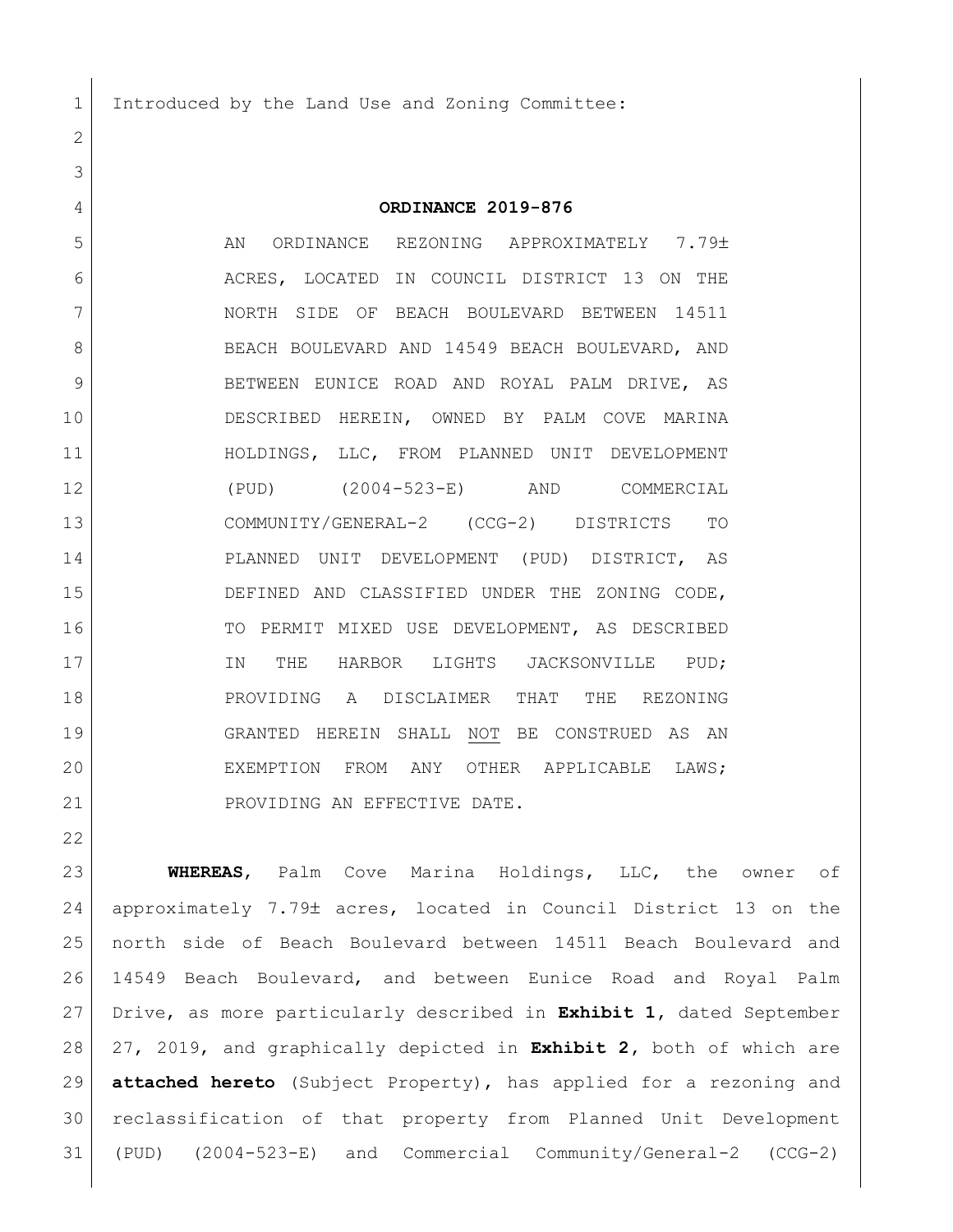Districts to Planned Unit Development (PUD) District, as described 2 in Section 1 below; and

 **WHEREAS**, the Planning Commission has considered the 4 | application and has rendered an advisory opinion; and

 **WHEREAS**, the Land Use and Zoning Committee, after due notice and public hearing, has made its recommendation to the Council; and

 **WHEREAS**, the Council finds that such rezoning is: (1) consistent with the *2030 Comprehensive Plan*; (2) furthers the goals, objectives and policies of the *2030 Comprehensive Plan*; and (3) is not in conflict with any portion of the City's land use 11 regulations; and

 **WHEREAS**, the Council finds the proposed rezoning does not adversely affect the orderly development of the City as embodied in 14 the Zoning Code; will not adversely affect the health and safety of residents in the area; will not be detrimental to the natural environment or to the use or development of the adjacent properties in the general neighborhood; and will accomplish the objectives and meet the standards of Section 656.340 (Planned Unit Development) of 19 the Zoning Code; now, therefore

**BE IT ORDAINED** by the Council of the City of Jacksonville:

 **Section 1. Property Rezoned.** The Subject Property is hereby rezoned and reclassified from Planned Unit Development (PUD) (2004-523-E) and Commercial Community/General-2 (CCG-2) Districts to Planned Unit Development (PUD) District. This new PUD district shall generally permit mixed use development, and is described, shown and subject to the following documents, **attached hereto**: **Exhibit 1** – Legal Description dated September 27, 2019.

**Exhibit 2** – Subject Property per P&DD.

**Exhibit 3** – Written Description dated November 26, 2019.

**Exhibit 4** – Site Plan dated November 7, 2019.

**Section 2. Owner and Description.** The Subject Property